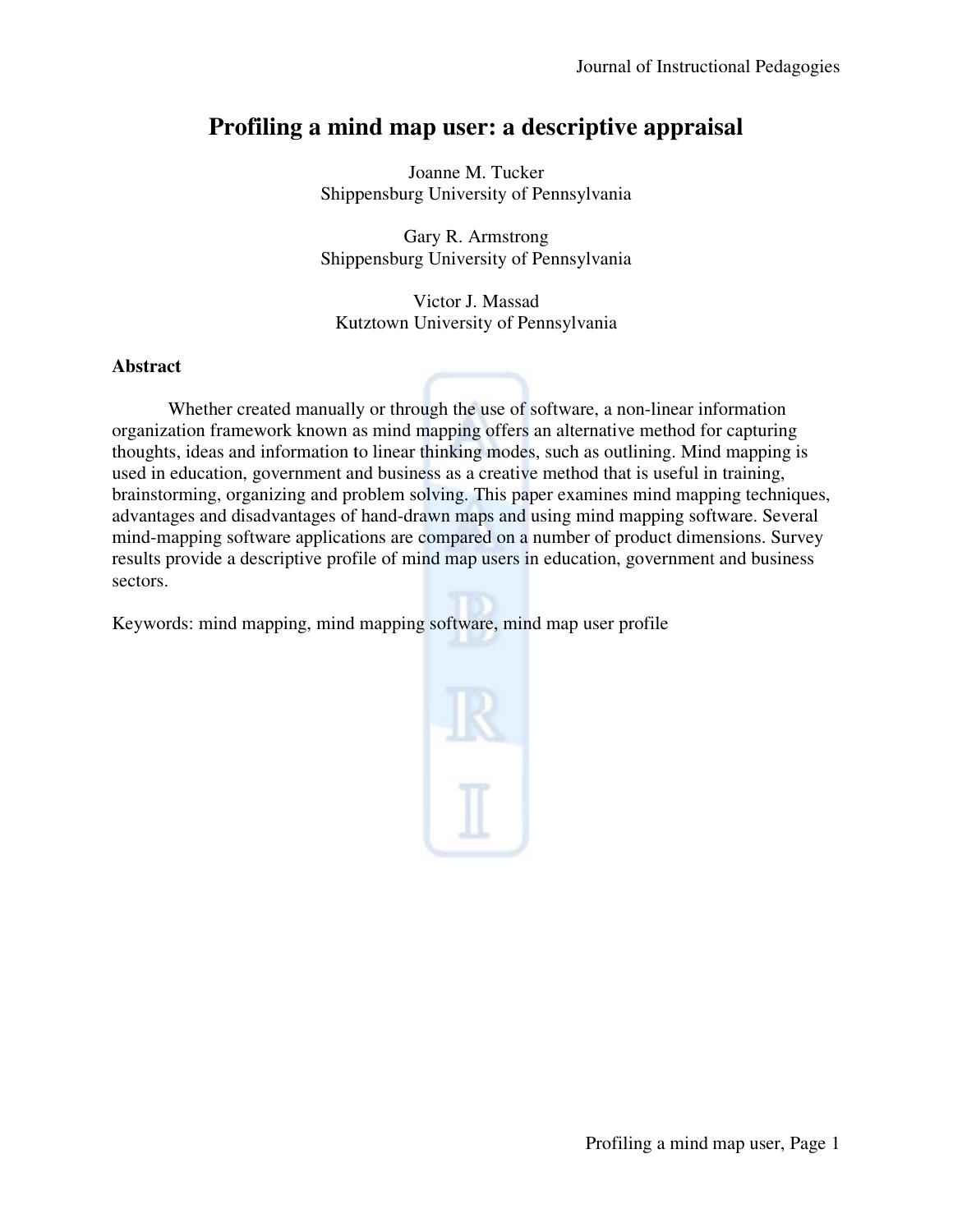## **Introduction to Mind Maps**

The mind mapping technique, along with the term "mind map," originated with popular The mind mapping technique, along with the term "mind map," originated with popular psychology author Tony Buzan (1970), who developed the technique as a way of helping people to learn more effectively. His work is partly based on the pioneering brain research of the 50's as well as left/right brain work by Roger Wolcott Sperry (1968) which was later refined by Robert Ornstein (1977). The body of this research indicates that the human brain responds best to key words, images, colors, and direct association. Buzan refined these ideas into a simple set of rules that can be followed to create a maze of information known as a mind map. Based on th increasing interest in this technique over recent years, many people have found mind maps to be an efficient way to take notes, plan a project or presentation, brainstorm, as well as other applications. Mind mapping usage and growth has been chronicled i (Blum, 2007; Van Hool, 2004; Wilcox, 2003), engineering ( (Zampetakis,Tsironis and Moustakis 2007), and education (Abi-El-Mona, 2008; Adam and Mowers, 2007; Akinoglu and Yasar, 2007; Kirchner, 2009; Lamont, 2009; Näykki and Järvelä, 2008). Kirchner, 2009; Lamont, 2009; Näykki and Järvelä, learn more effectively. His work is partly based on the pioneering brain research of the 50's<br>
ill as left/right brain work by Roger Wolcott Sperry (1968) which was later refined by Robe<br>
nstein (1977). The body of this re structional Pedagogies<br>ginated with popular<br>way of helping people<br>research of the 50's as<br>ter refined by Robert<br>esponds best to key<br>o a simple set of rules<br>... Based on the<br>wand mind maps to be<br>swell as other<br>ields of busi as a way of helping<br>prain research of the<br>vas later refined by F<br>rain responds best to<br>as into a simple set of<br>map. Based on the

Mind mapping is a visual tool used to organize and relate themes or objectives. Buzan asserts that mind maps that incorporate pictures and different colors bring ideas to life. A good Mind mapping is a visual tool used to organize and relate themes or objectives. Buzan asserts that mind maps that incorporate pictures and different colors bring ideas to life. A good mind map shows the overall structure o lines and pictures. Wycoff (1991) summarizes Buzan's guidelines as: "A central focus or graphic representation of the problem is placed in the center of a page; ideas are allowed to flow freely without judgment; key words are used to represent ideas; one key word is printed per line; key words are connected to the central focus with lines; color is used to highlight and emphasize ideas; and images and symbols are used to highlight ideas and stimulate the mind to make connections." Figure 1, Mind Map Guidelines portrays the guidelines (www.mindmappingtool.com).



## Figure 1: Mind Map Guidelines

The hand-drawn mind map in Figure 2 illustrates the overall organization of the topic, mind mapping, through the use of nodes, branches, words, color, lines and pictures (http://www.12manage.com/%5Cmethods\_mind\_mapping.html). (http://www.12manage.com/%5Cmethods\_mind\_mapping.html).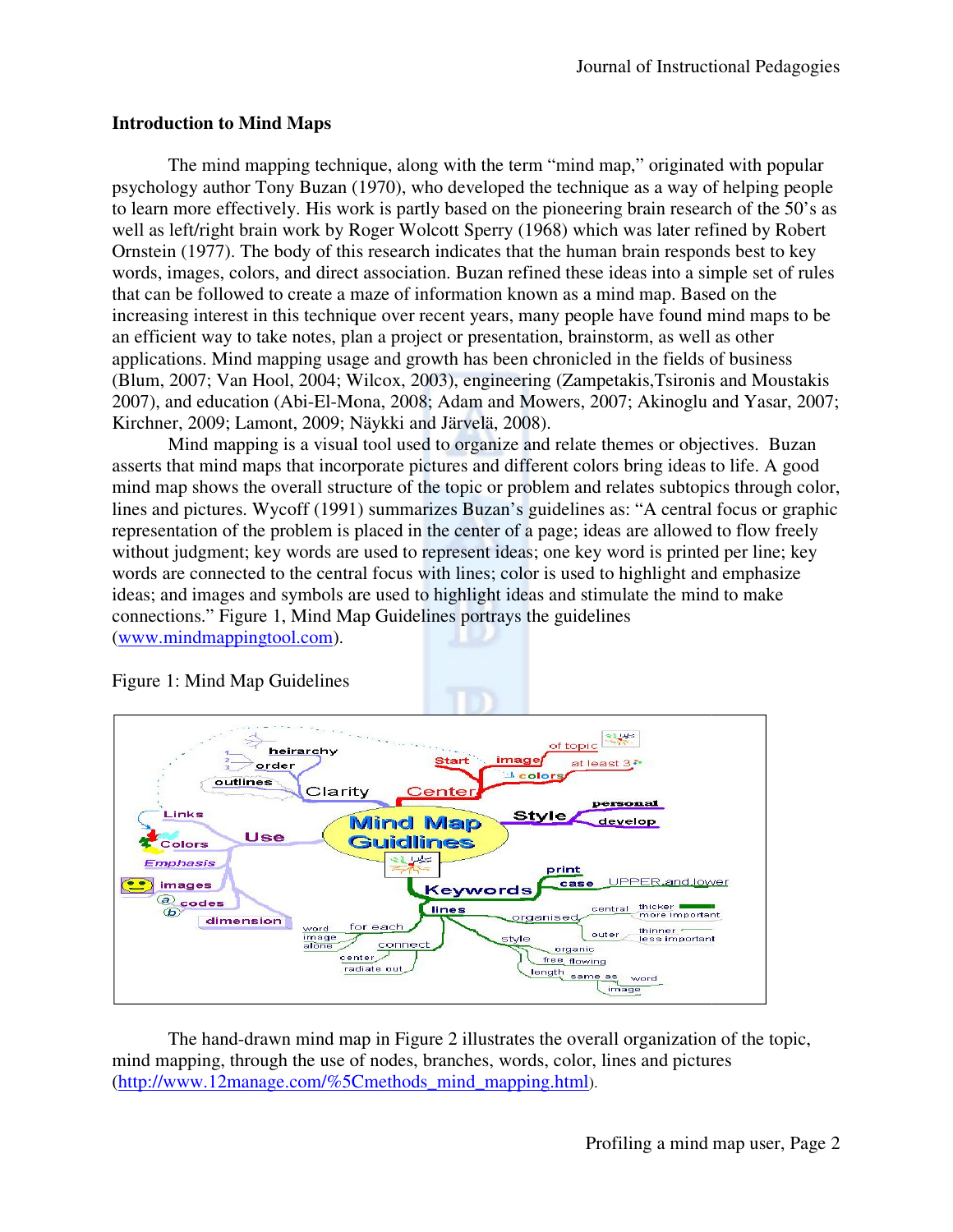

## Figure 2: Hand-drawn Map

Unlike linear thinking techniques, mind mapping is a graphic technique that captures ideas and information. Proponents of mind maps assert that mind maps enable people to see the Unlike linear thinking techniques, mind mapping is a graphic technique that captures<br>ideas and information. Proponents of mind maps assert that mind maps enable people to see t<br>various aspects of the topic or problem; and affects concepts learning (Mintzes 1999, McComas 1999). Lane (2009) describes a mind map as a technique that stimulates creativity while allowing for clear distinctions between each thought. Unlike linear thinking techniques, mind mapping is a graphic technique that captures ideas and information. Proponents of mind maps assert that mind maps enable people to see the various aspects of the topic or problem; an remember visually stimulating, multi-dimensional information as presented through a mind map than traditional linear outlines. Outlines lack the flexibility, creativity and ability to show associations between concepts. naturally associative, and therefore, it is easier for brain to<br>dimensional information as presented through a mind ma<br>es lack the flexibility, creativity and ability to show<br>rm that mind mapping is an extremely valuable t

Mind mapping enthusiasts affirm that mind mapping is an extremely valuable technique to use in educational, business and government environments. The increasing popularity of mind mapping is evidenced by the number of blogs, books and articles that focus on mind mapping. Using the Internet search engine Google and entering the search term "mind mapping", yields over 112,000,000 web page hits. It is clear that many individuals have an interest in mind mapping. In traditional linear outlines. Outlines lack the flexibility, creativity and ability to show<br>sociations between concepts.<br>Mind mapping enthusiasts affirm that mind mapping is an extremely valuable technique<br>use in educati

## **Hand-drawn Maps and Mind Mapping Software**

During the 1990's, companies began developing software with the capability to create digital versions of mind maps. Use of mind mapping software does offer advantages and disadvantages over hand-drawn mind maps. Table 1 presents a taxonomy of advantages and disadvantages. One important factor affecting the significance of some of the advantages listed During the 1990's, companies began developing software with the capability to create digital versions of mind maps. Use of mind mapping software does offer advantages and disadvantages over hand-drawn mind maps. Table 1 pr of mind mapping software over hand-drawn maps is the specific purpose of the map. Mind maps may be created for personal use such as taking notes or planning a presentation. If collaboration is not needed and the map is for solitary use, then mind mapping software features such as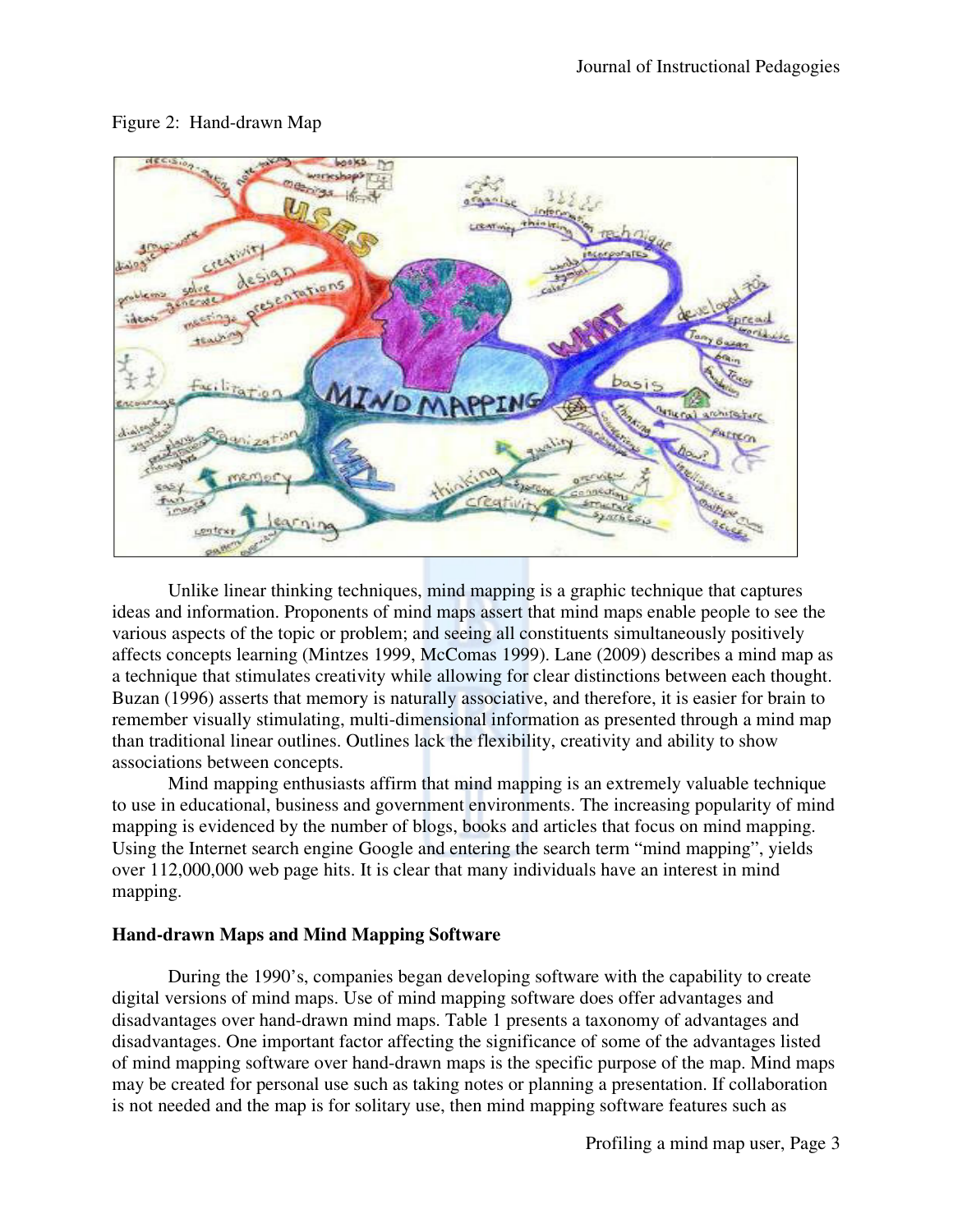|                             | Table 1: Hand-drawn Maps versus Computer-drawn Maps                                                                                                                                                                                                                                                                                                                                                                                                      |                                                                                                                                                                                                               |
|-----------------------------|----------------------------------------------------------------------------------------------------------------------------------------------------------------------------------------------------------------------------------------------------------------------------------------------------------------------------------------------------------------------------------------------------------------------------------------------------------|---------------------------------------------------------------------------------------------------------------------------------------------------------------------------------------------------------------|
|                             | Advantages                                                                                                                                                                                                                                                                                                                                                                                                                                               | Disadvantages                                                                                                                                                                                                 |
| Hand-drawn<br>Mind Maps     | A. No Cost<br>B. No restrictions on map design and<br>layout<br>C. May create map anytime with<br>pencil and paper<br>D. Each map is a unique creation of<br>the user<br>E. Collaboration possible if                                                                                                                                                                                                                                                    | A. Cannot be digitally stored other<br>than as a scanned document<br>B. Map size is limited<br>C. Preference of user for mind<br>mapping software advantages                                                  |
|                             | colleagues are together in same place                                                                                                                                                                                                                                                                                                                                                                                                                    |                                                                                                                                                                                                               |
| Mind<br>Mapping<br>Software | A. Ability to link to other information<br>such as hyperlinks and notes<br>B. Ability to modify and filter map<br>easily<br>C. Ability to integrate into other<br>software<br>D. Ability to create templates easily                                                                                                                                                                                                                                      | A. High cost of none free-source<br>software<br>B. Requires computer access<br>C. Learning curve of using software<br>D. Map design flexibility restricted<br>by software options<br>E. Preference of user to |
|                             | E. Ability to allow real-time<br>collaboration<br>F. No size limits                                                                                                                                                                                                                                                                                                                                                                                      | hand-draw map<br>F. Map sharing restricted by format<br>incompatibility                                                                                                                                       |
|                             |                                                                                                                                                                                                                                                                                                                                                                                                                                                          |                                                                                                                                                                                                               |
|                             | <b>Mind Mapping Software Comparison</b><br>There are many mind mapping software packages that are classified by such attributes as<br>free versus commercial or web-based versus desktop. Some of the more popular software<br>packages include MindManager, MindGenius, FreeMind, Inspiration, MindMeister and<br>MindView. They differ in terms of capabilities, cost and applications. Table 2 highlights some<br>key differences as of January 2009. |                                                                                                                                                                                                               |
|                             |                                                                                                                                                                                                                                                                                                                                                                                                                                                          |                                                                                                                                                                                                               |

## **Mind Mapping Software Comparison**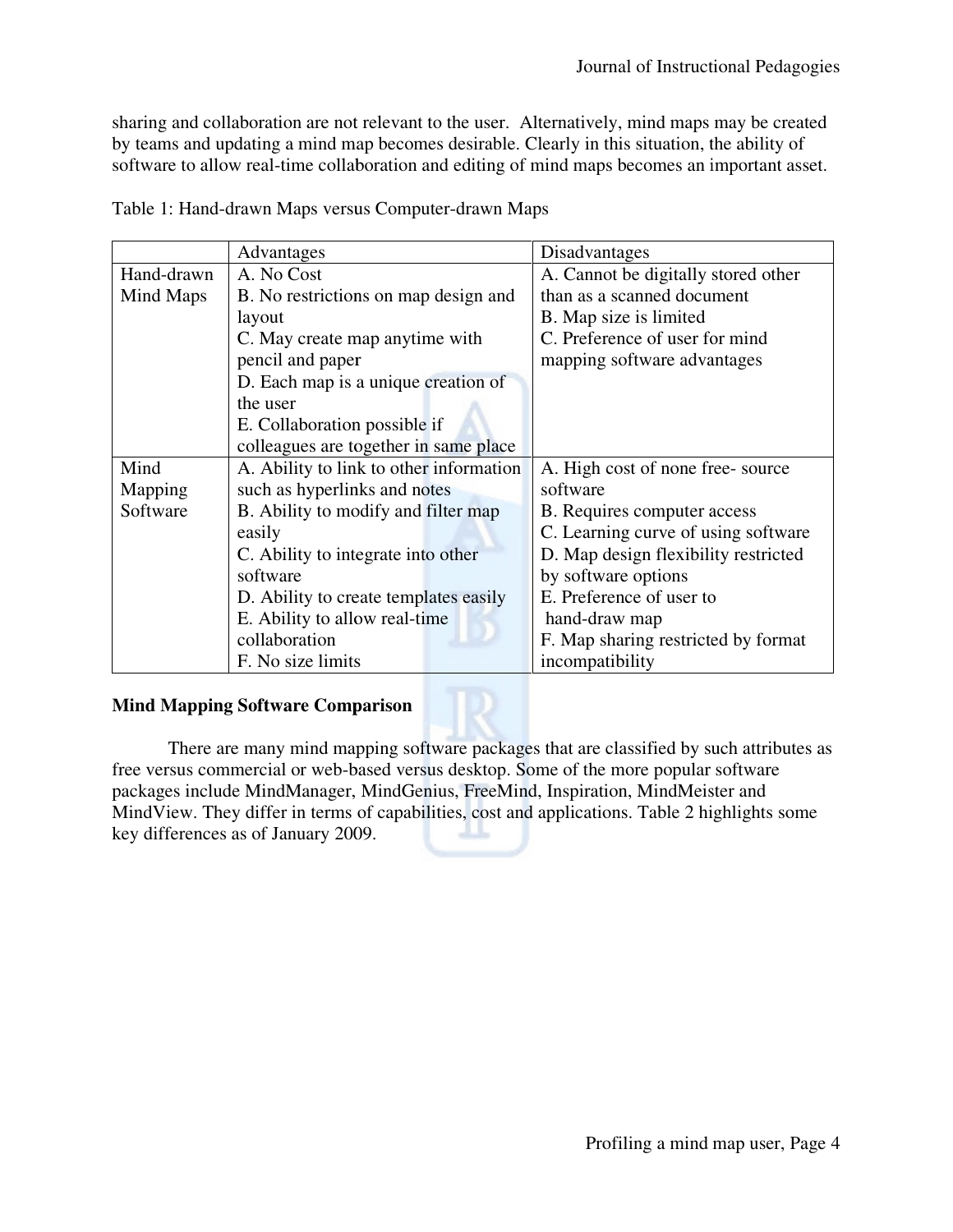| Software     | Cost                                      | Operating<br>System                                                                                                                      | Comments                                                                                                                                                                                                                                                                                                                                                                                                                                                                                                                                                                                                                                                                                                                                                                                                                                                                                                                                              |
|--------------|-------------------------------------------|------------------------------------------------------------------------------------------------------------------------------------------|-------------------------------------------------------------------------------------------------------------------------------------------------------------------------------------------------------------------------------------------------------------------------------------------------------------------------------------------------------------------------------------------------------------------------------------------------------------------------------------------------------------------------------------------------------------------------------------------------------------------------------------------------------------------------------------------------------------------------------------------------------------------------------------------------------------------------------------------------------------------------------------------------------------------------------------------------------|
| FreeMind9    | Free                                      | Linux/Mac/<br>Windows                                                                                                                    | Most popular free software                                                                                                                                                                                                                                                                                                                                                                                                                                                                                                                                                                                                                                                                                                                                                                                                                                                                                                                            |
| Inspiration8 | \$69                                      | Mac/Windows                                                                                                                              | Integrated mind map with outline                                                                                                                                                                                                                                                                                                                                                                                                                                                                                                                                                                                                                                                                                                                                                                                                                                                                                                                      |
| MindView3    | \$389                                     | Mac/Windows                                                                                                                              | Integrates with Microsoft Office                                                                                                                                                                                                                                                                                                                                                                                                                                                                                                                                                                                                                                                                                                                                                                                                                                                                                                                      |
| MindManager8 | \$399                                     | Mac/Windows                                                                                                                              | Commercial market leader<br>MindJet Connect allows collaboration                                                                                                                                                                                                                                                                                                                                                                                                                                                                                                                                                                                                                                                                                                                                                                                                                                                                                      |
| MindMeister  | \$72/yr.<br><b>Bus</b><br>\$15/yr.<br>Edu | Web-based                                                                                                                                | Good for collaboration<br>Skype and Twitter integration                                                                                                                                                                                                                                                                                                                                                                                                                                                                                                                                                                                                                                                                                                                                                                                                                                                                                               |
| MindGeniusV2 | \$221 Bus<br>\$86 Edu                     | Windows                                                                                                                                  | Integrates with Microsoft Office                                                                                                                                                                                                                                                                                                                                                                                                                                                                                                                                                                                                                                                                                                                                                                                                                                                                                                                      |
|              |                                           |                                                                                                                                          | integration capabilities with Microsoft Office. Online collaboration is possible with<br>MindManager in conjunction with software, MindJet Connect. With Connect, multiple team<br>members can access and update the same map and see instantaneous progress through an online<br>environment. Besides integration and online collaboration, MindManager has advanced<br>functions in creating and editing mind maps. Advanced features include the capability to<br>hyperlink to the Internet, graphics, spreadsheets, docs, interactive PDFs, document protection                                                                                                                                                                                                                                                                                                                                                                                   |
|              |                                           | (http://software.techrepublic.com.com/abstract.aspx?docid=213395.)<br>available in three versions, one for home, business and education. | and security. Figure 3 shows a screen shot of a mind map created by MindManager<br>MindGenius has many features particularly for exporting to other programs. MindGenius<br>is closely integrated to Microsoft Office so that map outlines and images of maps can be<br>imported and exported easily. One of strengths of MindGenius is that it provides a good<br>structured with the ability to re-arrange the map into a variety of layouts. MindGenius is<br>FreeMind is the most popular of the public domain mind mapping software. Written in<br>Java, FreeMind provides the basic elements for map construction. FreeMind offers users a<br>variety of options for linking other content to maps. In this open-source program, users can<br>create links to web pages, local folders, executables, and any file. However, online collaboration<br>is not available. Other public domain mind mapping software includes Vue, Cayra, MindRaider |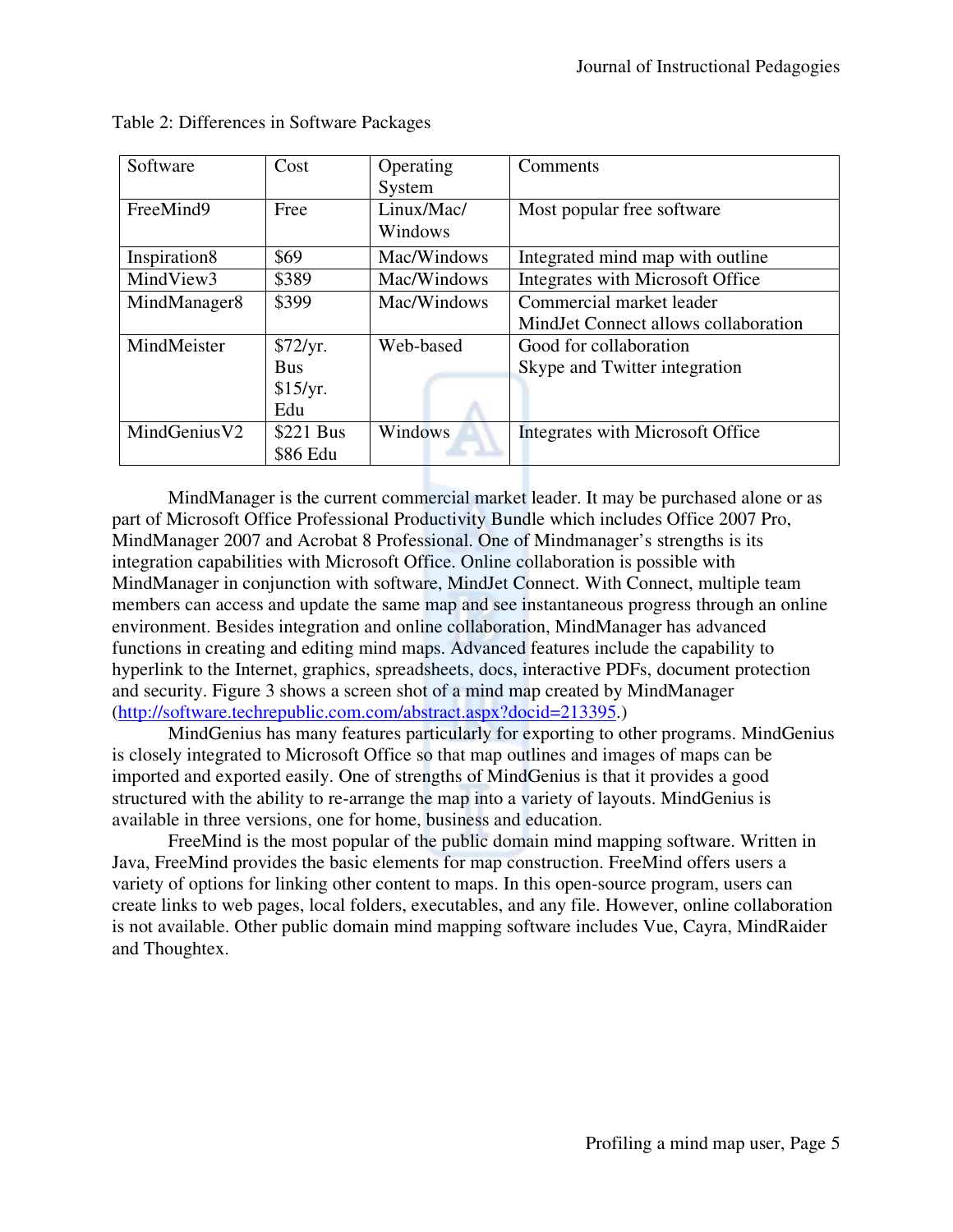

## Figure 3: Screenshot of MindManager

Inspiration is the most popular software designed primarily for education. It allows users to brainstorm, diagram, plan and organize in either the graphic organizer or tra view. Users can work with either the organizer or outline view independently, and work done in view. Users can work with either the organizer or outline view independently, and work done one view transfers easily to the other. Inspiration supports hypertext linking, e-mail messages and other files. Pictures may be added to maps from a large image bank. Inspiration also offers dictionary and thesaurus and the ability to import movies and sounds. Inspiration does not have online collaboration capabilities. ary and thesaurus and the ability to import movies and sounds. Inspiration does no<br>collaboration capabilities.<br>MindMeister is the most popular web-based mind mapping software. MindMeiste ither the graphic organizer or traditional outl<br>r or outline view independently, and work do<br>ion supports hypertext linking, e-mail messag<br>s from a large image bank. Inspiration also of<br>port movies and sounds. Inspiration

provides all the basic features for creating and editing a map; however it does not have the provides all the basic features for creating and editing a map; however it does not have the advanced graphics effects of desk-top software such as MindManager. Subscribers to MindMeister, typically use this software to collaborate in real-time with colleagues. Besides advanced graphics effects of desk-top software such as MindManager. Subscribers to<br>MindMeister, typically use this software to collaborate in real-time with colleagues. Besides<br>offering real-time collaboration, MindMeister mapping software programs MindManager and FreeMind, as well as the ability to export to an offering real-time collaboration, MindMeister can import from and export to desk-top mind<br>mapping software programs MindManager and FreeMind, as well as the ability to export to an<br>RTF outline or a GIF image. The software only or full collaboration mode. It also integrates with the software, Skype, so collaborators may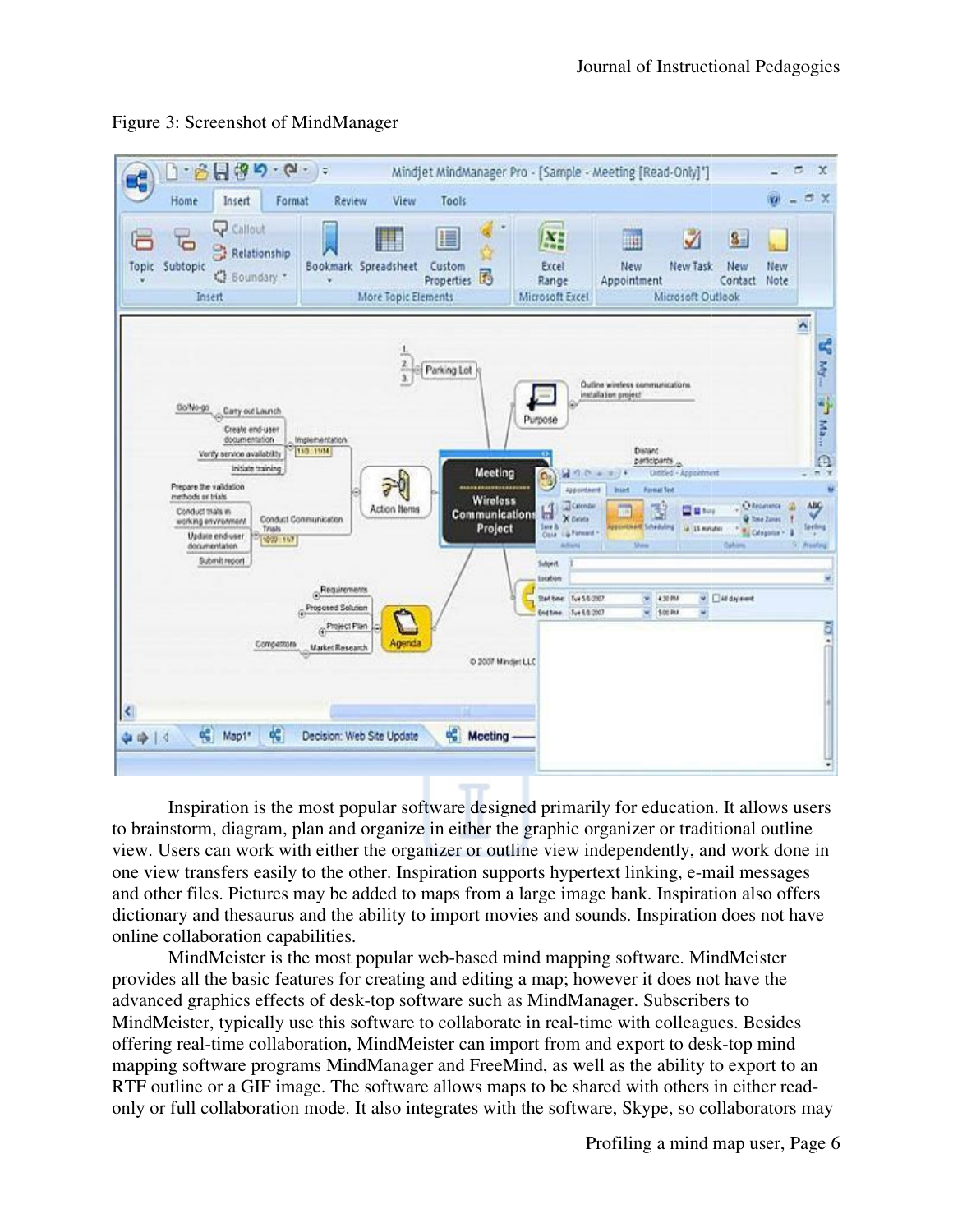chat over the Internet while editing a map. MindMeister was recently chosen as the winner of the 2008 Red Herring Europe 100 Award, granted to the top 100 private technology companies chat over the Internet while editing a map. MindMeister was recently chosen as the winner of th<br>2008 Red Herring Europe 100 Award, granted to the top 100 private technology companies<br>based in the European, Middle Eastern a include bubbl.us, Mindomo Basic and Thinkature. Figure 4 shows a screenshot of a mind map created by MindMeister (http://farm1.static.flickr.com/200/484673949\_d9cc3b0bbb.jpg 100 Award, granted to the top 100 private technology compani<br>iddle Eastern and African regions. Other web-based software ch<br>no Basic and Thinkature. Figure 4 shows a screenshot of a mind<br>http://farm1.static.flickr.com/200/

MindView has many export and import capabilities in addition to integrating easily with Microsoft Office. It offers a variety of structured layout options and views. MindView is available in two versions, business and education, with a free viewer enabling colleagues without MindView software to view documents created by MindView. bubbl.us, Mindomo Basic and Thinkature. Figure 4 shows a screenshot of a mind map<br>by MindMeister (http://farm1.static.flickr.com/200/484673949\_d9cc3b0bbb.jpg)<br>MindView has many export and import capabilities in addition to



Figure 4: Screenshot of MindMeister

## **Mind Mapping Survey**

Research on mind mapping is still at an early, exploratory stage. Most of the existing Research on mind mapping is still at an early, exploratory stage. Most of the existing<br>studies as referenced earlier in the manuscript deployed a case study methodology to study mind map applications in business and education. Our research survey is also exploratory The primary objective is to profile mind mapping users in the education, government and industry sectors to understand their differences and similarities. Survey questions measure demographics, application areas and mind mapping usage rates and how respondents in each sector rank the advantages and disadvantages of using hand drawn and software maps.

A sample (8,440) of alumni from an eastern university received survey invitations. An email message sent to the each individual in the sample included a link to an online survey. A total of 1,477 completed responses were received which represents a response rate of 17.5 percent. Table 3 shows the demographics of those responding to survey questions. Responses from the education and "other" sector include three times as many females as males; whereas in business and government sectors the distribution of male and female responses are approximately the same. A sample (8,440) of alumni from an eastern university received survey invitations in sexual message sent to the each individual in the sample included a link to an online sum of 1,477 completed responses were received whic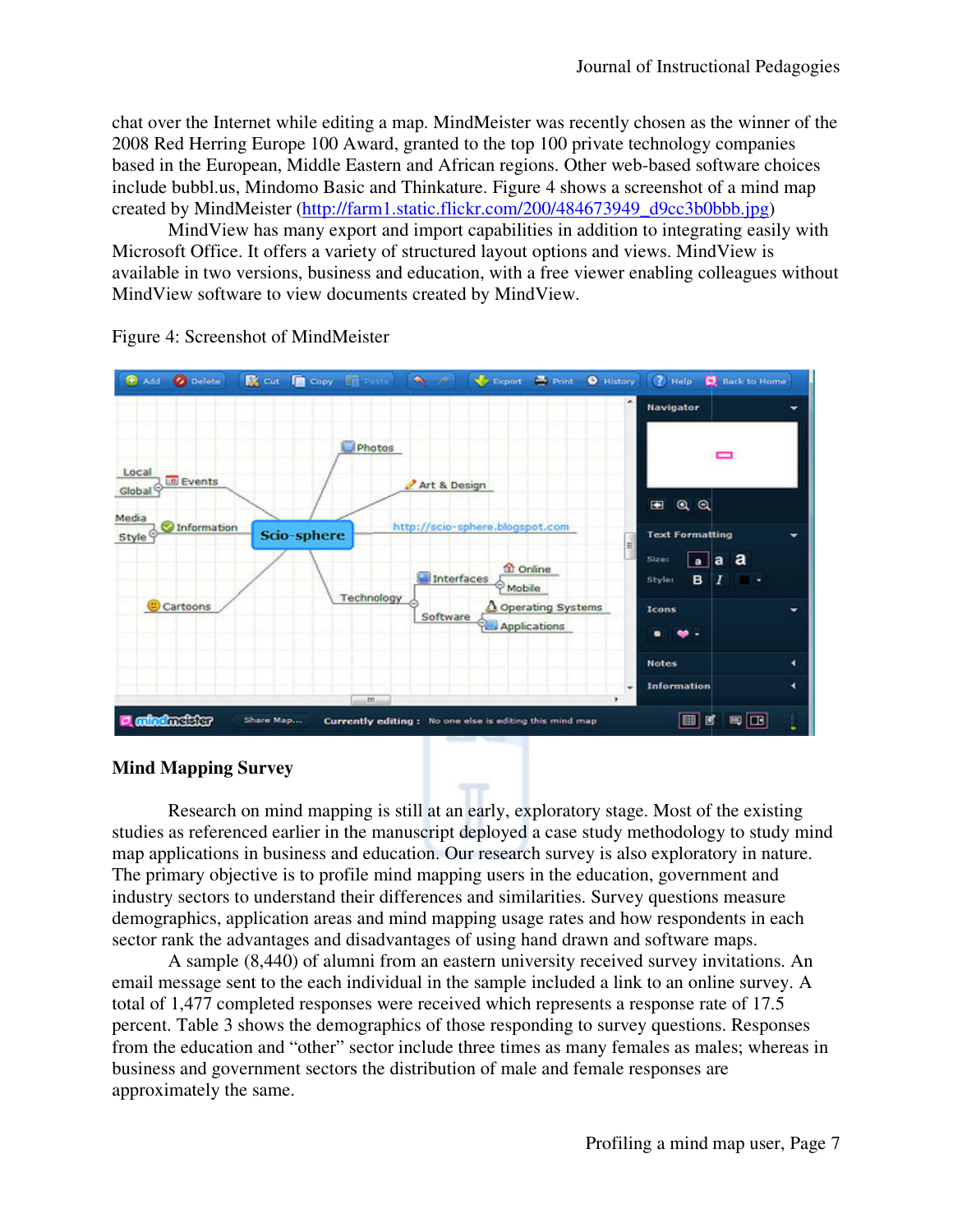|        | <b>Business</b> | Education | Govt     | Other           | Total     |
|--------|-----------------|-----------|----------|-----------------|-----------|
| Female | 357             | 330       | $\Omega$ | 70 <sup>-</sup> | 854       |
| Male   | 394             | 108       | 95       | 26              | 623       |
| Total  | 751             | 438       | 192      | 96              | $147^{-}$ |

| Table 3: Demographic Characteristics of Survey Respondent |  |  |
|-----------------------------------------------------------|--|--|
|-----------------------------------------------------------|--|--|

Of those responding to the survey, 35 percent use mind maps, either hand-drawn maps and/or mind mapping software. Figures 5 through 7 focuses on usage rates for those using mind mapping techniques given respondent's gender and sector. Figure 5 shows 41 percent of respondents in business use either hand-drawn maps or mind mapping software; whereas 43 and/or mind mapping software. Figures 5 through 7 focuses on usage rates for those using mind<br>mapping techniques given respondent's gender and sector. Figure 5 shows 41 percent of<br>respondents in business use either hand-dr education and "other" sector include many more female respondents, whereas females and males are fairly equally represented in the business and government sectors. This characteristic are fairly equally represented in the business and government sectors. This characteristic influences the usage rate for females as shown in Figure 6. Figure 7 provides statistics on the gender of those using mind maps within a given sector. Of those responding to the survey, 65 percent responded they do not use mind maps. Why not? The most cited reason is "not aware of the technique."



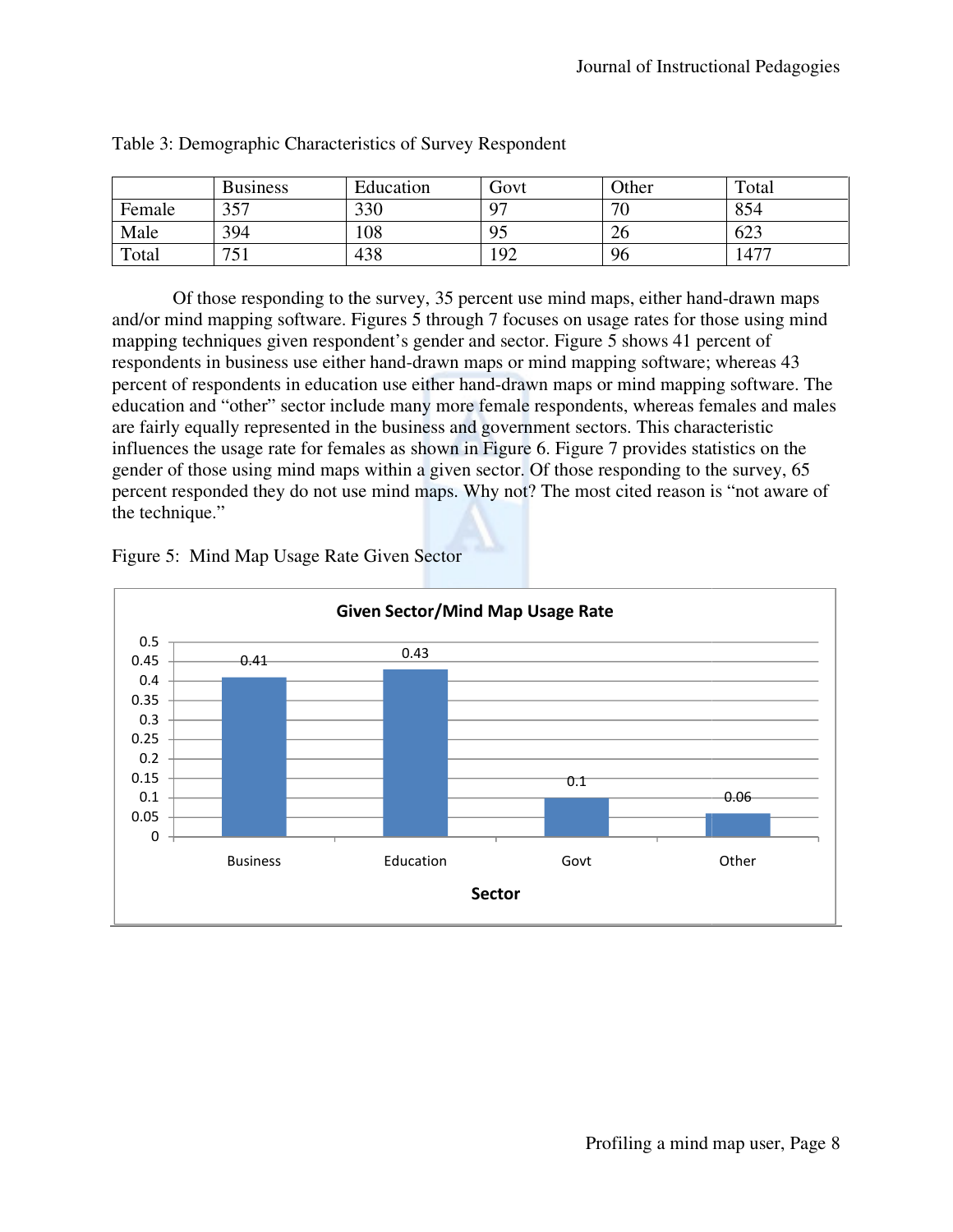

Figure 6: Mind Map Usage Rate Given Gender

Figure 7: Gender Mind Map Usage Rate Given Sector Mind Map User



Of those individuals using mind maps, Table 4 lists primary application areas for each Of those individuals using mind maps, Table 4 lists primary application areas for e<br>sector. "Brainstorming" ranked as number 1 application area in all three sectors. "Process improvement" only appears in the business sector rankings, whereas "conducting research" only appears in the educational sector rankings. Other application areas such as "project management" and "problem solving" appear in all three sectors.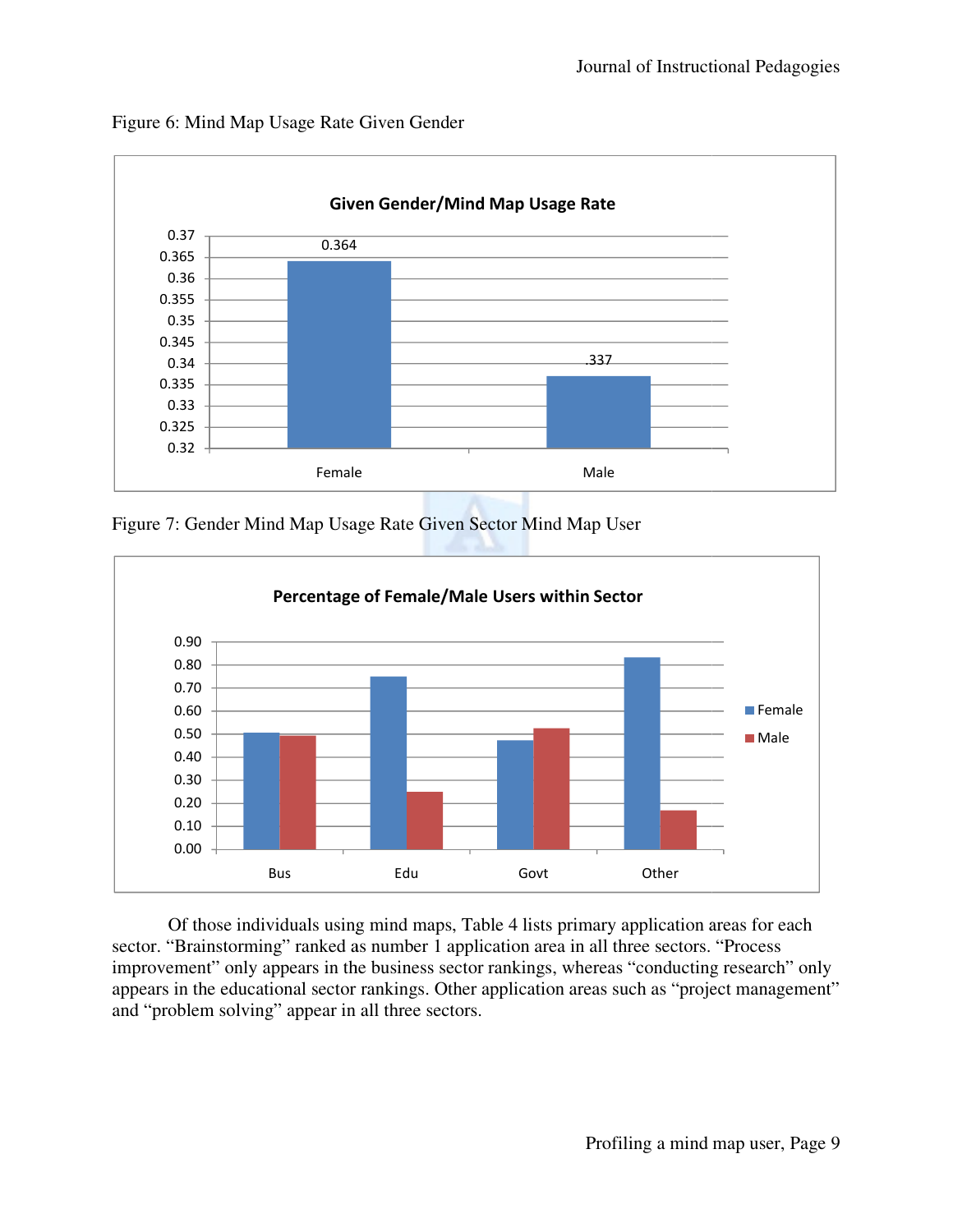| Brainstorming<br>Problem<br>Project planning<br><b>Business</b><br>Process<br>solving/<br>improvement<br>Decision<br>making<br>Education<br>Preparing<br><b>Brainstorming</b><br>Problem solving<br>/ Decision<br>presentations<br>making<br>Project planning<br>Problem<br>Govt<br>Brainstorming<br>solving/<br>Decision<br>making<br>Of respondents that use mind maps, what preference do they have with regard to hand-<br>drawn maps and mind mapping software? A significant percentage of those using mind maps<br>indicate they use only hand-drawn maps. Figure 8 lists the percentages and rankings for<br>advantages and disadvantages of hand-drawn maps and mind mapping software for each sector.<br>Across all sectors, there is agreement regarding rankings of advantages and disadvantages for<br>hand-drawn maps. The chief advantage of hand-drawn maps is the ability to create a map<br>anytime, whereas the disadvantage is the map cannot be digitally stored.<br>With respect to mind mapping software advantages and disadvantages, however,<br>government and business sectors differ from those in the education sector as shown in Figure 8.<br>The most popular mind mapping software within the education sector is Inspiration.<br>MindManager is the favorite within the business sector, whereas within the government sector<br>our survey respondents did not show a clear preference. | Sector | Rank 1 | Rank 2 | Rank 3 | Rank 4                  |
|----------------------------------------------------------------------------------------------------------------------------------------------------------------------------------------------------------------------------------------------------------------------------------------------------------------------------------------------------------------------------------------------------------------------------------------------------------------------------------------------------------------------------------------------------------------------------------------------------------------------------------------------------------------------------------------------------------------------------------------------------------------------------------------------------------------------------------------------------------------------------------------------------------------------------------------------------------------------------------------------------------------------------------------------------------------------------------------------------------------------------------------------------------------------------------------------------------------------------------------------------------------------------------------------------------------------------------------------------------------------------------------------------------------------------|--------|--------|--------|--------|-------------------------|
|                                                                                                                                                                                                                                                                                                                                                                                                                                                                                                                                                                                                                                                                                                                                                                                                                                                                                                                                                                                                                                                                                                                                                                                                                                                                                                                                                                                                                            |        |        |        |        |                         |
|                                                                                                                                                                                                                                                                                                                                                                                                                                                                                                                                                                                                                                                                                                                                                                                                                                                                                                                                                                                                                                                                                                                                                                                                                                                                                                                                                                                                                            |        |        |        |        | Conducting research     |
|                                                                                                                                                                                                                                                                                                                                                                                                                                                                                                                                                                                                                                                                                                                                                                                                                                                                                                                                                                                                                                                                                                                                                                                                                                                                                                                                                                                                                            |        |        |        |        | Preparing presentations |
|                                                                                                                                                                                                                                                                                                                                                                                                                                                                                                                                                                                                                                                                                                                                                                                                                                                                                                                                                                                                                                                                                                                                                                                                                                                                                                                                                                                                                            |        |        |        |        |                         |
|                                                                                                                                                                                                                                                                                                                                                                                                                                                                                                                                                                                                                                                                                                                                                                                                                                                                                                                                                                                                                                                                                                                                                                                                                                                                                                                                                                                                                            |        |        |        |        |                         |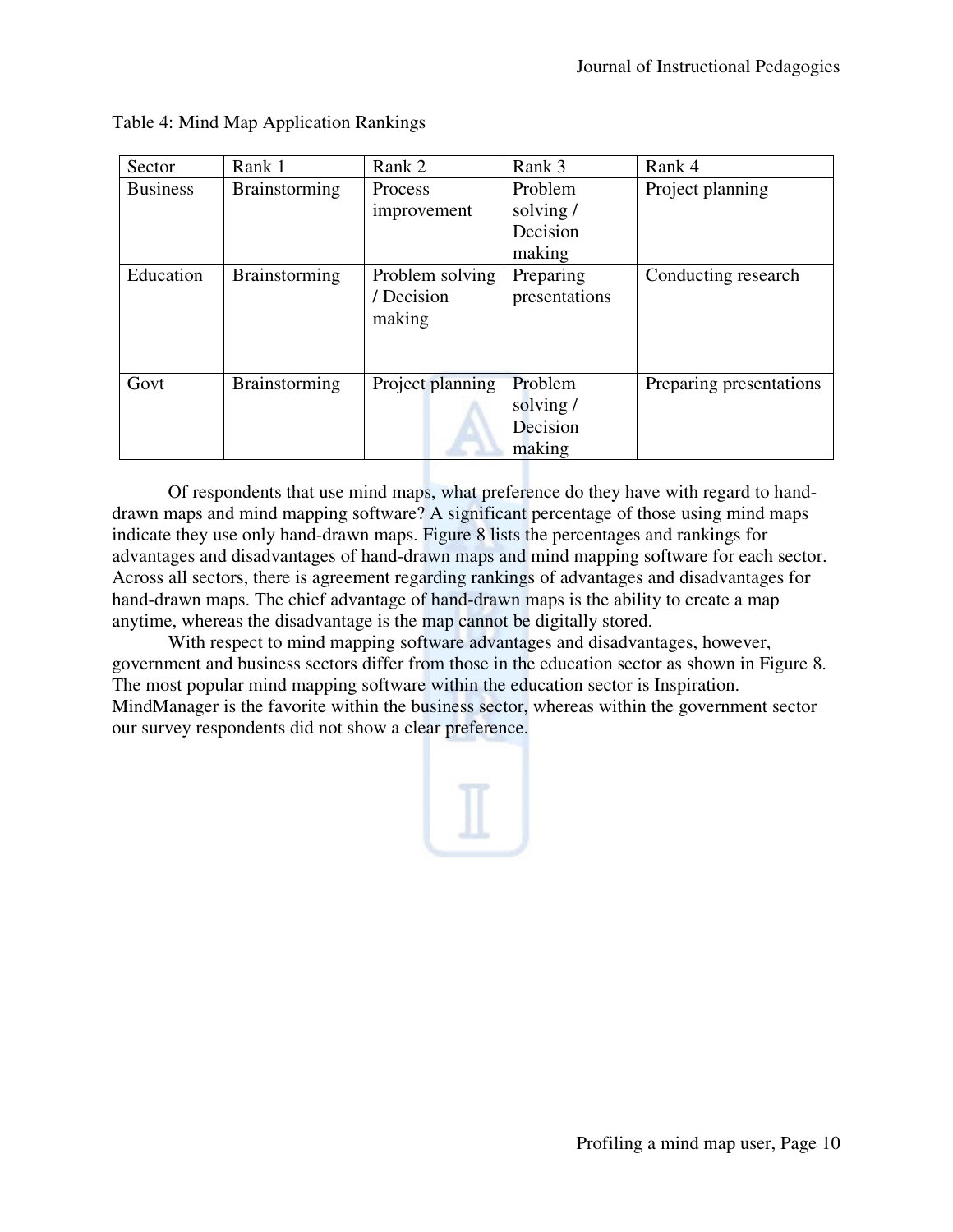

Figure 8: Hand-drawn and Software Mind Maps - Sector Usage Rates and Ranking of Advantages and Disadvantages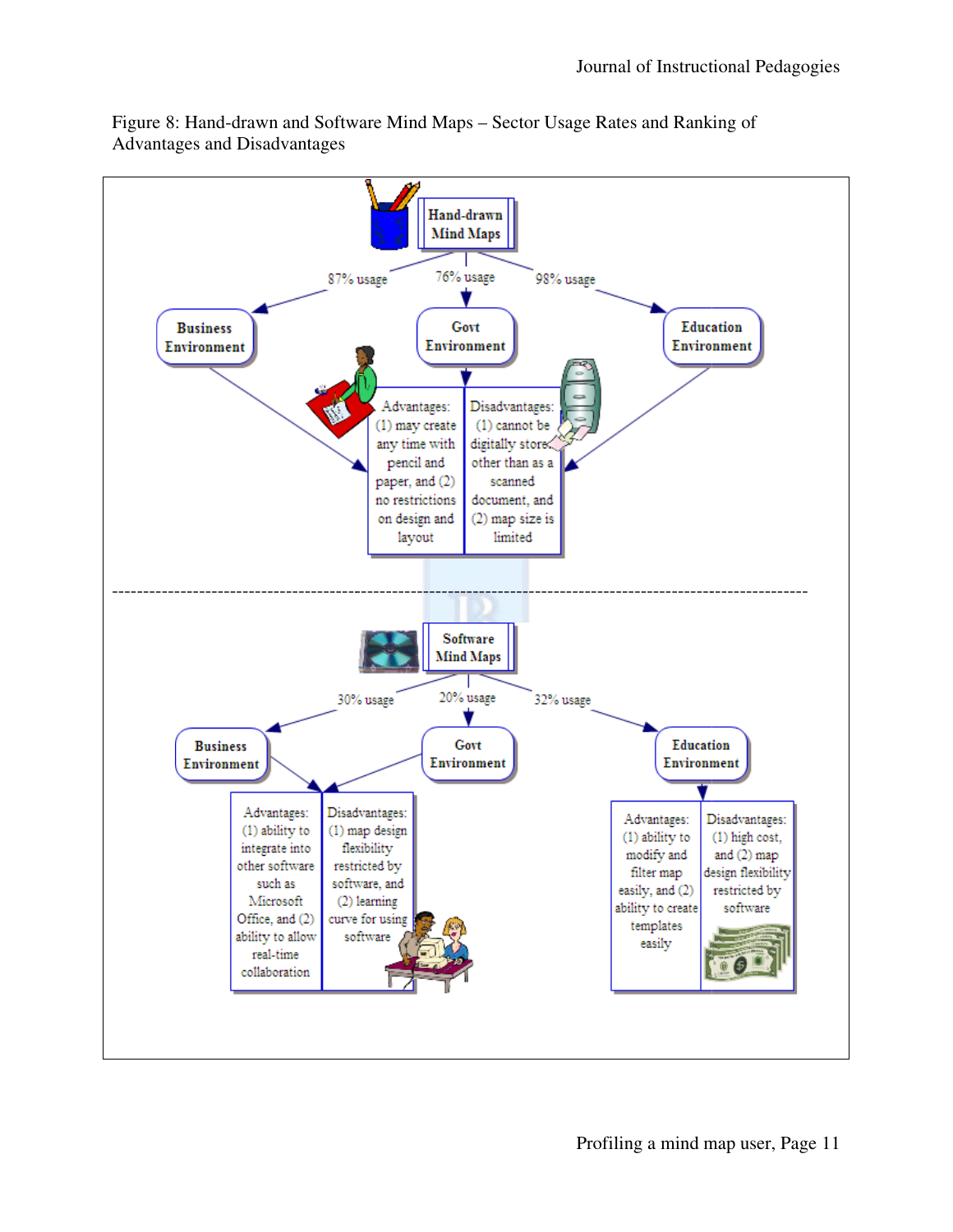## **Conclusion**

A profile of a mind map user from the education sector is one that constructs hand-drawn maps, but a significant number employ mind mapping software (such as Inspiration). Users appreciate the ease in which a hand-drawn map may be created at any time or place, but they also see the drawback given today's technology of not having an electronic copy available. An advantage of mind mapping software is the ability to modify maps easily, but the cost is a also see the drawback given today's technology of not having an electronic copy available. An advantage of mind mapping software is the ability to modify maps easily, but the cost is a deterring factor. Users in the educat their ideas. They use mind maps for brainstorming, problem solving, preparing presentations and conducting research. eas. They use mind maps for brainstorming, problem solving, preparing presentations at<br>ting research.<br>Most mind map users from the business environment and government environment are

more like-minded than those from the education sector. They construct hand-drawn maps but a significant number of users employ software (such as MindManager). Business and government users share the same attitudes with users in education regarding the advantages and disadvantages of using hand-drawn maps. However, those in business and government differ in what they perceive as advantages and disadvantages of mind mapping software. Business users typically utilize mind maps for brainstorming and process improvement. Governmen typically use mind maps for brainstorming and project planning. icant number of users employ software (such as MindManager). Business and government share the same attitudes with users in education regarding the advantages and vantages of using hand-drawn maps. However, those in busine reated at any time or place, but the<br>noving an electronic copy available.<br>dify maps easily, but the cost is a<br>cate that mind maps help them orga<br>lem solving, preparing presentation<br>nent and government environment a<br>They co

Mind mapping techniques are not for everyone as evidenced by the overall usage rate of 35 percent. Many are not aware that mind mapping techniques exist. There is a learning curve with using mind mapping software. However, mind mapping software takes mind mapping with using mind mapping software. However, mind mapping software takes mind mapping<br>beyond the realms of pen and paper. This is primarily because desk-top generated maps can be beyond the realms of pen and paper. This is primarily because desk-top generated maps can be much larger and a lot more complex, and they allow users to build relationships, create dynamic links to other data sources and foster collaboration. As more and more individuals use mind maps, then software with these capabilities will become more popular.

Mind mapping appears to show a great deal of promise as a technique that can be used in a variety of applications making it suitable for education, business, government or personal settings, but it is far from a general purpose tool such as a word processor or spreadsheet application. As more new and innovative mind-mapping software applications continue to be introduced into the marketplace, the use of mind-mapping for structuring concepts and sharing ideas is likely to increase. Whether mind-mapping becomes as prevalent as outlining, flash cards, application. As more new and innovative mind-mapping software applications continue to be introduced into the marketplace, the use of mind-mapping for structuring concepts and sharir ideas is likely to increase. Whether mi mapping popularity is on the increase, and it is certainly worthy of more attention in the research literature.<br> **References**<br>
Abi-El-Mona, Issam and Adb-El-Khalick, Fouad (2008). The influence of mind mapping literature. lot they allow users to build relationships, create dynamies the sources and foster collaboration. As more and more individuals use mind aps, then software with these capabilities will become more popular.<br>Mind mapping app Instructional Pedagogies<br>
constructs hand-drawn<br>
inspiration). Users<br>
ee or place, but they<br>
ic copy available. An<br>
but the cost is a<br>
aps help them organize<br>
aring presentations and<br>
and-drawn maps but a<br>
siness users<br>
an

### **References**

- Abi-El-Mona, Issam and Adb-El-Khalick, Fouad (2008). The influence of mind mapping on eighth graders' science achievement. Vol 108(2), 298-313.
- Adam, Anna and Mowers, Helen (2007). Getting Inside Their Heads. School Library *Journal*, Vol. 7(9), 24-25.
- Akinoglu, Orhan and Yasar, Zeynep (2007). The Effects of Note Taking in Science Education Through the Mind Mapping Technique on Students' Attitudes, Achievement and Concept Learning. *Journal of Baltic Science Education*, Vol. 6(3), 34-42. Journal, Vol. 7(9), 24-25.<br>inoglu, Orhan and Yasar, Zeynep (2007). The Effects of Note Taking in Scien<br>Education Through the Mind Mapping Technique on Students' Attitudes,<br>and Concept Learning. Journal of Baltic Science Ed

Blum, Jonathan (2007). The Mysterious Mind Map. http://www.thestreet.com/story/10394689/3/the (2007). http://www.thestreet.com/story/10394689/3/the-mysterious-mind-map.html map.html